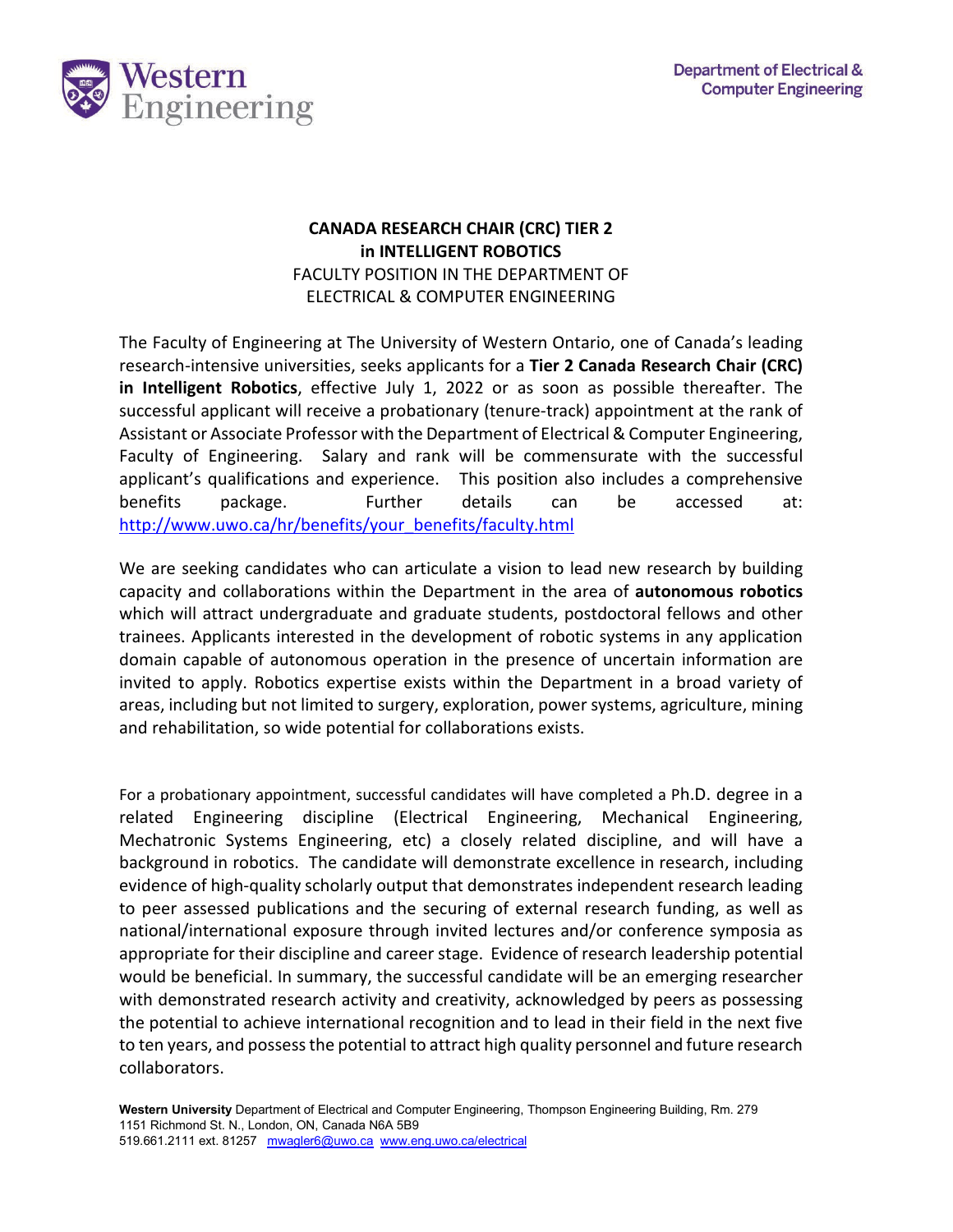

Candidates should provide evidence of teaching at the university level and will be expected to teach a variety of fundamental undergraduate and graduate courses in the areas of robotics and mechatronics as well as advanced undergraduate and graduate courses in their area of specialization. In addition, candidates are expected to supervise graduate students and participate in other educational and professional activities including administrative duties within the Department, Faculty and University. The ability to become eligible for registration as a Professional Engineer in Ontario is required for this appointment.

The selected candidate will be nominated by Western University to apply for the Tier 2 CRC in *Intelligent Robotics* in accordance with the regulations set for Tier 2 Canada Research Chairs [\(www.chairs-chaires.gc.ca\)](http://www.chairs-chaires.gc.ca/),This academic appointment is conditional upon the successful award of the CRC Tier 2 to the candidate.

In accordance with the regulations set for Tier 2 Canada Research Chairs [\(www.chairs](http://www.chairs-chaires.gc.ca/)[chaires.gc.ca](http://www.chairs-chaires.gc.ca/) ), Tier 2 chairs are intended for exceptional emerging scholars (i.e., candidates must have less than 10 years of experience as an active researcher in their field at the time of nomination). Applicants who are more than 10 years from having earned their highest degree (and where career breaks exist, such as maternity, parental or extended sick leave, clinical training, etc.) may have their eligibility for a Tier 2 Chair assessed through the program's Tier 2 justification process; please contact Research Development at The University of Western Ontario at [ResearchWesternCRC@uwo.ca](mailto:ResearchWesternCRC@uwo.ca) for more information. Please consult the Canada Research Chair website for full information, including further details on eligibility criteria. [http://www.chairs-chaires.gc.ca/program](http://www.chairs-chaires.gc.ca/program-programme/nomination-mise_en_candidature-eng.aspx)[programme/nomination-mise\\_en\\_candidature-eng.aspx.](http://www.chairs-chaires.gc.ca/program-programme/nomination-mise_en_candidature-eng.aspx)

Western University recognizes that our commitment to equity, diversity and inclusion is central to the University's mandate as a research-intensive institution of higher learning and a community leader. Western understands that our pursuit of research excellence and our commitment to equity, diversity and inclusion are mutually supporting. As such, Western is committed to achieving and maintaining an equitable representation amongst our Canada Research Chair holders, as well as within Western's broader research enterprise

Western University recognizes the potential impact that legitimate career interruptions can have on a candidate's record of research achievement. Potential candidates are encouraged to explain within their application the impact that career interruptions have had on their record, and to submit a full career or extended CV to a chairholder position in cases where they have had career interruptions.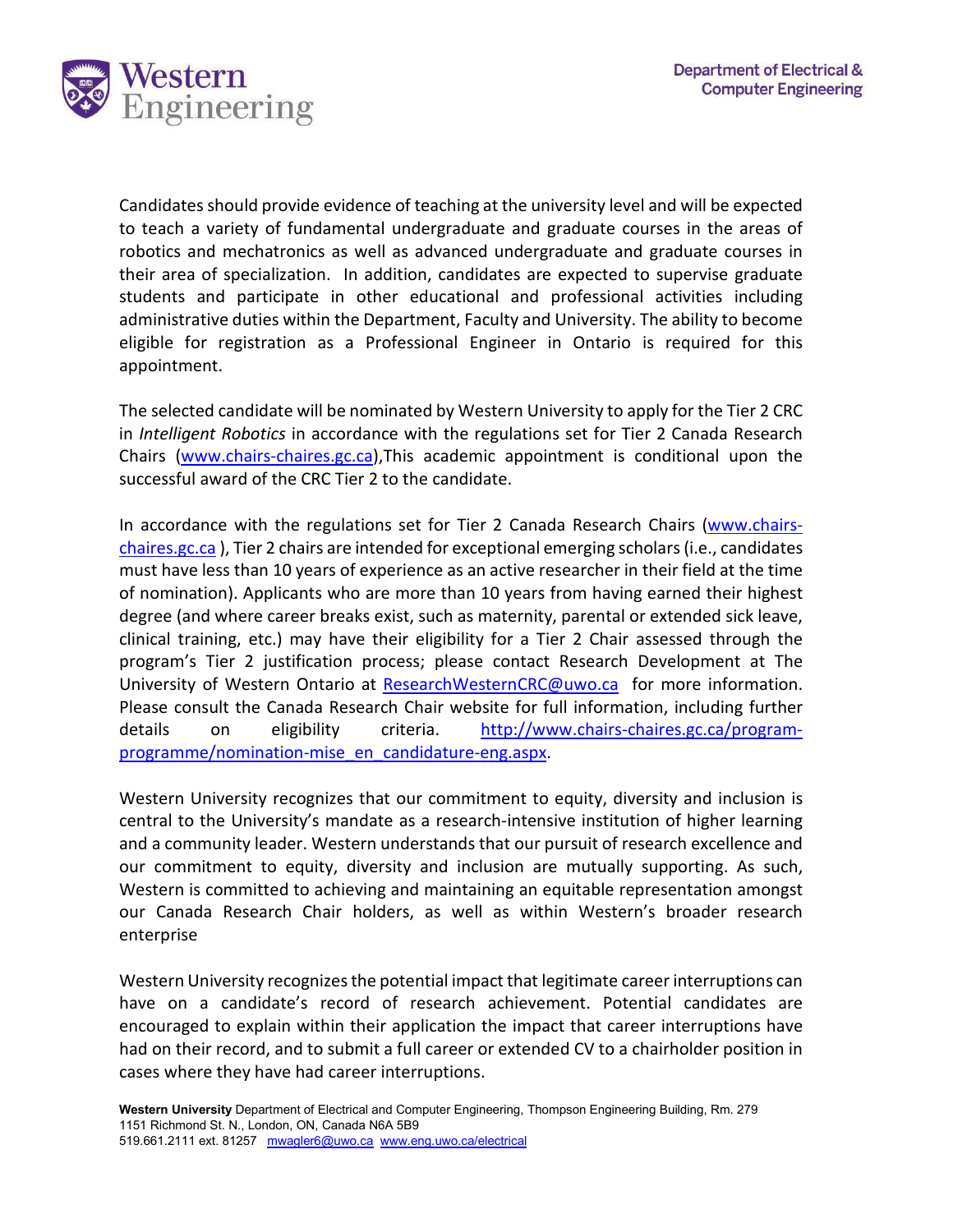

Situated along the banks of the Thames River in picturesque London, Ontario, a city with a population of approximately 350,000, Western University is a prominent academic institution routinely ranked as a top research-intensive university in Canada and is committed to excel as a leading research institution internationally. Western University has a full-time enrollment of about 32,000 students in a range of academic and professional programs. With annual research funding exceeding \$220 million, and an international reputation for success, Western ranks as one of Canada's top research-intensive universities. Our research excellence expands knowledge and drives discovery with realworld application. Western also provides an exceptional employment experience, offering competitive salaries, a wide range of employment opportunities and one of Canada's most beautiful campuses.

The Department of Electrical and Computer Engineering (http://www.eng.uwo.ca/electrical/) is one of the four Departments in the Faculty of Engineering (http://www.eng.uwo.ca) at Western University. Faculty and staff in the department support and foster the educational and research pursuits of undergraduate and graduate engineering students, while providing the best student experience. The Department offers degrees in Electrical Engineering, Software Engineering and Mechatronic Systems Engineering. Our internationally recognized faculty include two Canada Research Chairs (Tier I), one Canada Research Chair (Tier II) and one NSERC-UNENE Industrial Research Chair. We have thriving research groups in software engineering, mechatronics, biomedical engineering, communications and power systems. Our vision is to be recognized as one of the top five research intensive departments of Electrical and Computer Engineering in Canada.

Further information about Western can be found at [http://www.uwo.ca/,](http://www.uwo.ca/) the Faculty of Engineering at [http://www.eng.uwo.ca/,](http://www.eng.uwo.ca/) the Department of Electrical & Computer Engineering at [http://www.eng.uwo.ca/electrical/.](http://www.eng.uwo.ca/electrical/) Western Engineering is in the process of a major expansion of faculty to complement a planned growth in student numbers. Western Engineering's Mission, Vision and Values can be found at [http://www.eng.uwo.ca/faculty\\_staff/img/Values\\_Mission\\_Statement.pdf.](http://www.eng.uwo.ca/faculty_staff/img/Values_Mission_Statement.pdf) Western's Recruitment & Retention Office is available to assist in the transition of successful

applicants and their families.

If you share a commitment to excellence in teaching and research, and are eager to pursue a rewarding academic career, please send (i) a detailed curriculum vitae, (ii) a one-page teaching statement describing your teaching experience and philosophy, (iii) a concise research statement of interests describing your current research program,